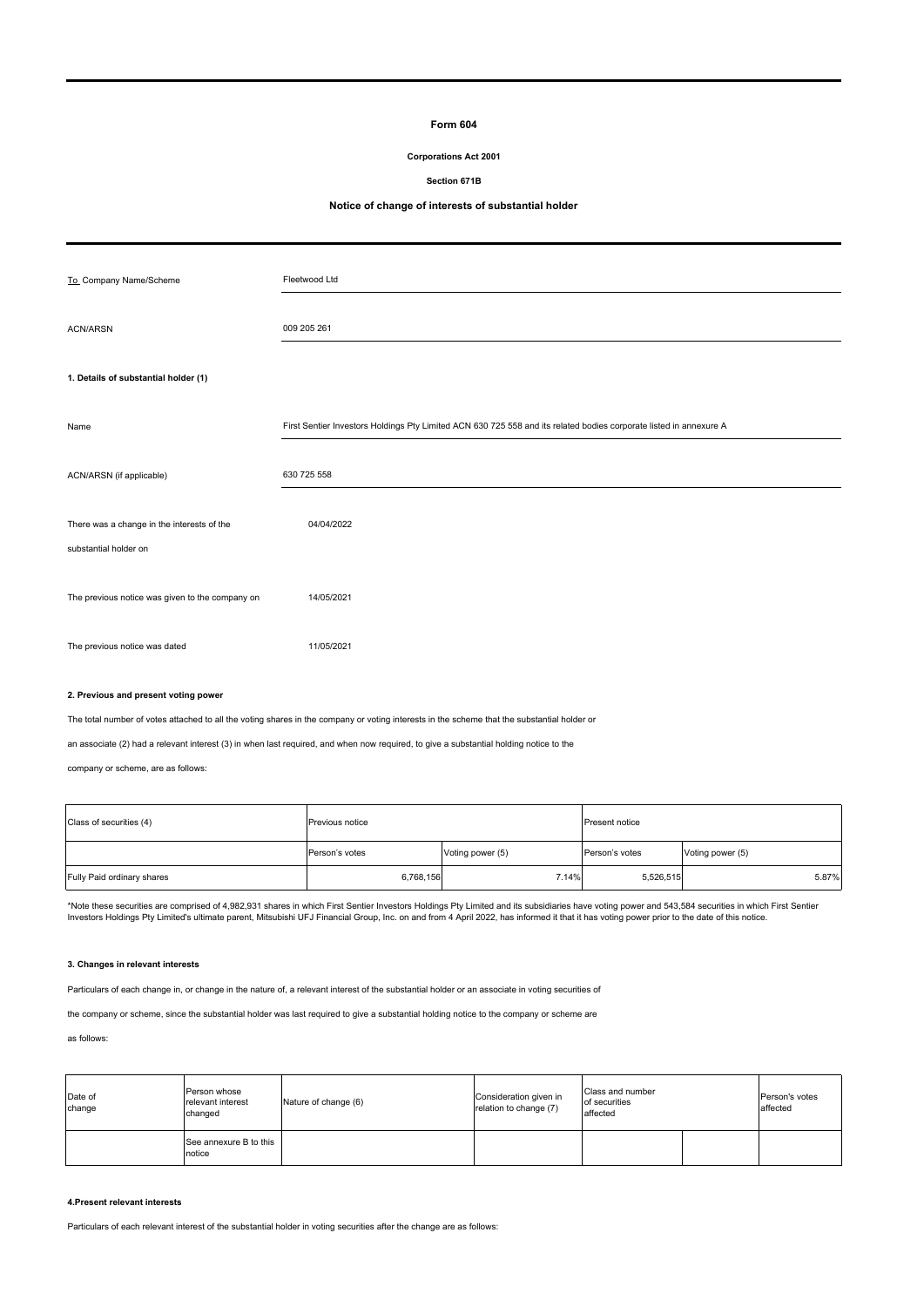| Holder of<br>relevant<br>interest                                       | Registered holder<br>of securities                  | Person entitled to be<br>registered as holder<br>(8) | Nature of relevant<br>interest (6)                                                                                                                                                                                                                                                                                                                                                                                                                                                                                                                                                                                                                                                                                                                                                | Class and number<br>of securities     | Person's votes |
|-------------------------------------------------------------------------|-----------------------------------------------------|------------------------------------------------------|-----------------------------------------------------------------------------------------------------------------------------------------------------------------------------------------------------------------------------------------------------------------------------------------------------------------------------------------------------------------------------------------------------------------------------------------------------------------------------------------------------------------------------------------------------------------------------------------------------------------------------------------------------------------------------------------------------------------------------------------------------------------------------------|---------------------------------------|----------------|
| <b>First Sentier Investors</b><br>Realindex Pty Ltd ACN 133<br>312 017  | Citibank N A Hong Kong                              |                                                      | Relevant interest under paragraph 608(1)(b)<br>and/or 608(1)(c) of the Corporations Act 2001<br>(Cth), being a relevant interest arising from having<br>the power to control the exercise of the right to<br>vote attached to securities and/or to control the<br>exercise of the power to dispose of securities in its<br>capacity as investment manager, as provided for<br>under its investment mandates. In addition, if any<br>OTC derivatives, warrants or other securities<br>(other than ordinary shares or ordinary units (as<br>applicable)) are referred to below in this row, the<br>relevant interest in respect of those securities<br>arises under subsection 608(8) being an<br>accelerated relevant interest held in the same<br>capacity.                       | 136,500 Fully Paid ordinary<br>shares | 136,500        |
| <b>First Sentier Investors</b><br>Realindex Pty Ltd ACN 133<br>312 017  | JPMorgan (UK)                                       |                                                      | Relevant interest under paragraph 608(1)(b)<br>and/or 608(1)(c) of the Corporations Act 2001<br>(Cth), being a relevant interest arising from having<br>the power to control the exercise of the right to<br>vote attached to securities and/or to control the<br>exercise of the power to dispose of securities in its<br>capacity as investment manager, as provided for<br>under its investment mandates. In addition, if any<br>OTC derivatives, warrants or other securities<br>(other than ordinary shares or ordinary units (as<br>applicable)) are referred to below in this row, the<br>relevant interest in respect of those securities<br>arises under subsection 608(8) being an<br>accelerated relevant interest held in the same<br>capacity.                       | 79,546 Fully Paid ordinary<br>shares  | 79,546         |
| <b>First Sentier Investors</b><br>Realindex Pty Ltd ACN 133<br>312 017  | National Custodian<br>Services                      |                                                      | Relevant interest under paragraph 608(1)(b)<br>and/or 608(1)(c) of the Corporations Act 2001<br>(Cth), being a relevant interest arising from having<br>the power to control the exercise of the right to<br>vote attached to securities and/or to control the<br>exercise of the power to dispose of securities in its<br>capacity as investment manager, as provided for<br>under its investment mandates. In addition, if any<br>OTC derivatives, warrants or other securities<br>(other than ordinary shares or ordinary units (as<br>applicable)) are referred to below in this row, the<br>relevant interest in respect of those securities<br>arises under subsection 608(8) being an<br>accelerated relevant interest held in the same<br>capacity.                       | 39,899 Fully Paid ordinary<br>shares  | 39,899         |
| <b>First Sentier Investors</b><br>(Australia) IM Ltd ACN 114<br>194 311 | <b>Citicorp Nominees Pty</b><br>Limited (Australia) |                                                      | Relevant interest under paragraph 608(1)(b)<br>and/or 608(1)(c) of the Corporations Act 2001<br>(Cth), being a relevant interest arising from having<br>the power to control the exercise of the right to<br>vote attached to securities and/or to control the<br>exercise of the power to dispose of securities in its<br>capacity as investment manager, as provided for<br>under its investment mandates. In addition, if any<br>OTC derivatives, warrants or other securities<br>(other than ordinary shares or ordinary units (as<br>applicable)) are referred to below in this row, the<br>relevant interest in respect of those securities<br>arises under subsection 608(8) being an<br>accelerated relevant interest held in the same<br>capacity.                       | 4,726,986 Fully Paid ordinary         | 4,726,986      |
| Mitsubishi UFJ Financial<br>Group                                       | Mitsubishi UFJ<br><b>Financial Group</b>            |                                                      | Mitsubishi UFJ Financial Group Inc. (MUFG) owns<br>100% of First Sentier Investors Holdings Pty<br>Limited (indirectly) and has informed First Sentier<br>Investors Holdings Pty Limited that it has a<br>relevant interest in the shares noted in this column.<br>Accordingly, First Sentier Investors Holdings Pty<br>Limited has a relevant interest or voting power in<br>those shares pursuant to section 608(3) or section<br>12(2)(a) of the Corporations Act (as relevant).<br>MUFG has not provided any further details of that<br>relevant interest - accordingly no transaction<br>information is recorded in Appendix B or holder<br>information is recorded in Section 4. Reference is<br>made to any subsequent filing of MUFG which will<br>reflect this interest. | 543,584 Fully Paid ordinary<br>shares | 543,584        |

# **5. Changes in association**

The persons who have become associates (2) of, ceased to be associates of, or have changed the nature of their association (9) with, the

substantial holder in relation to voting interests in the company or scheme are as follows: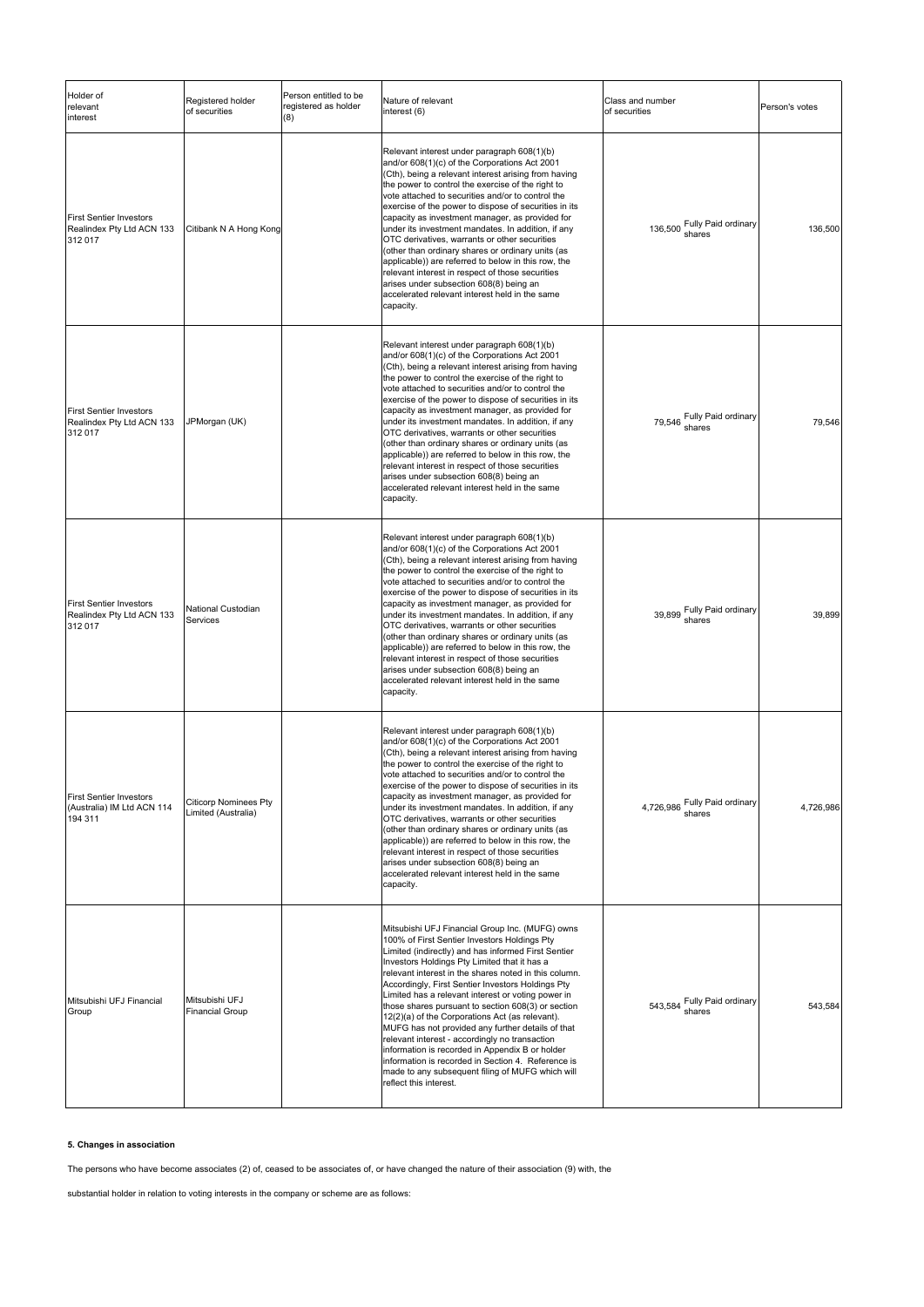| Name and ACN/ARSN (if applicable) | Nature of association |  |  |  |  |
|-----------------------------------|-----------------------|--|--|--|--|
|                                   |                       |  |  |  |  |

# **6. Addresses**

The addresses of persons named in this form are as follows:

| Name                                                       | Address                                                                                                 |
|------------------------------------------------------------|---------------------------------------------------------------------------------------------------------|
| First Sentier Investors Realindex Pty Ltd ACN 133 312 017  | Level 5, Tower Three International Towers Sydney, 300 Barangaroo Avenue, Barangaroo NSW 2000, Australia |
| First Sentier Investors (Australia) IM Ltd ACN 114 194 311 | Level 5, Tower Three International Towers Sydney, 300 Barangaroo Avenue, Barangaroo NSW 2000, Australia |
| Mitsubishi UFJ Financial Group                             | 2-7-1, Marunouchi, Chiyoda-ku, Tokyo 100-8330, Japan                                                    |

# **Signature**

 $Poh$  Wan Lee  $\qquad \qquad \text{equation}$ Company Secretary

**sign here**  $\beta$  ole Wan Lee date 06/04/2022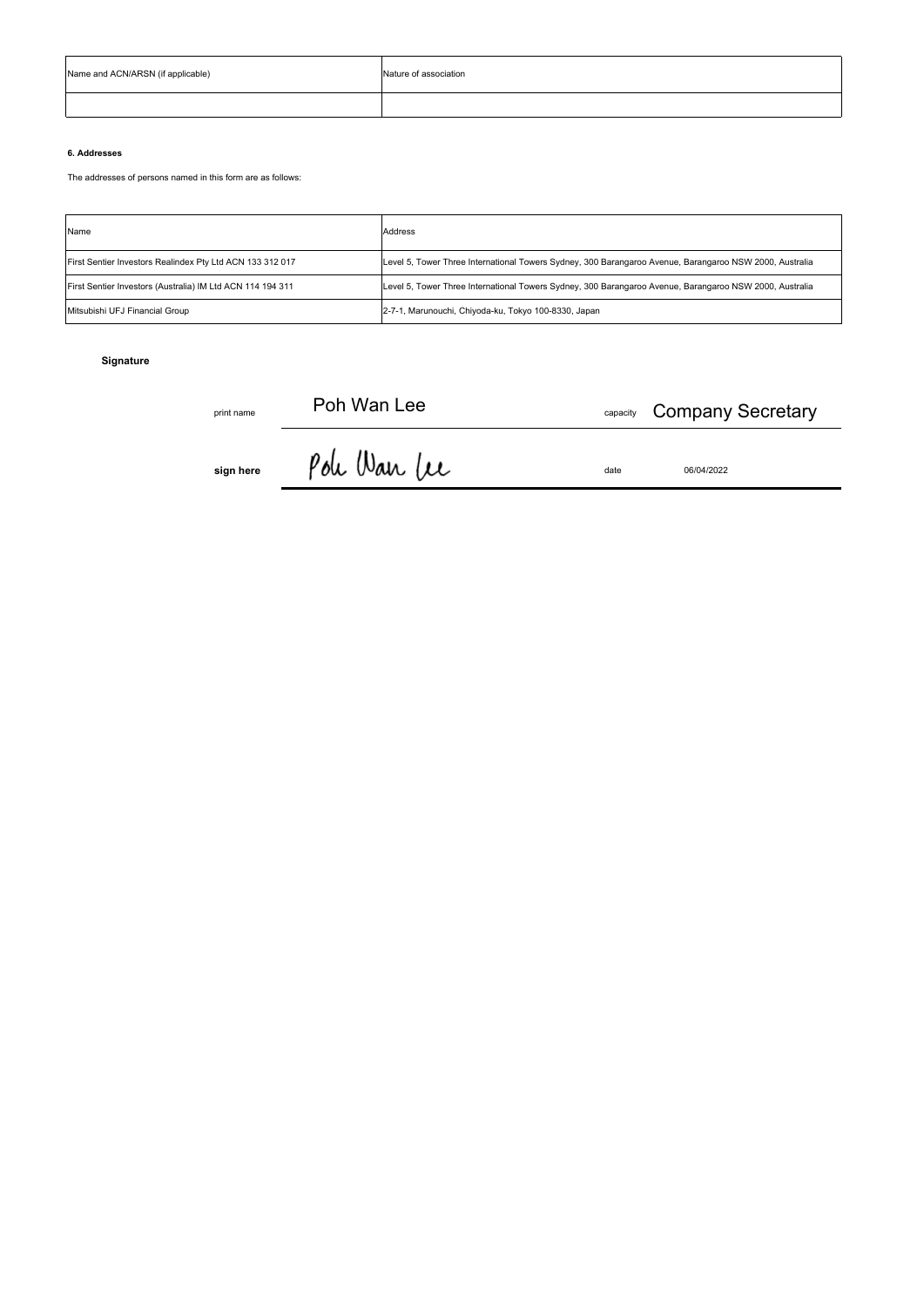#### **Annexure A**



#### **SCHEDULE**

First Sentier Investors (Hong Kong) AMC Limited (CR NO. 0580652) First Sentier Investors (Australia) RE Ltd (ACN 006 464 428) First Sentier Investors Realindex Pty Ltd (ACN 133 312 017) FSIB LTD (Registration No. 26193) First Sentier Investors International IM Limited (Company No. SC079063) Mitsubishi UFJ Trust and Banking Corporation (Registration No. 0100-01-008770) First Sentier Investors Asia Holdings Limited (ACN 054 571 701) First Sentier Investors (Luxembourg) EDIF I Feeders MC S.A.R.L (Company No. B134314) Mitsubishi UFJ Financial Group, Inc (Registration No. 0100-01-073486) First Sentier Investors (Hong Kong) Nominees Limited (CR NO. 0206615) SI Holdings Limited (Company No. SC109439) First Sentier Investors (Singapore) (COMPANY NO. 196900420D) First Sentier Investors (Ireland) Limited (Company No. 629188) First Sentier Investors (Luxembourg) EDIF I MC S.A.R.L (Company No. B128117) First Sentier Investors (UK) Funds Limited (Company No. 02294743) First Sentier Infrastructure Managers (International) Limited (Company No. 298444) First Sentier Investors (UK) Services Limited (Company No. 03904320) First Sentier Investors Europe Holdings Limited (Company No. 03904310) First Sentier Investors (Japan) Limited (Company No. 0104-01-093090) First Sentier Investors (Singapore) Holdings Limited (Registration No. 199901706Z) First Sentier Investors (US) LLC (File Number 546 9442) First Sentier Investors (UK) IM Limited (Company No. SC047708) First Sentier Investors (Hong Kong) Limited (CR No. 0206616) First Sentier Investors (Malta) Limited (Company Code C41267) First Sentier Investors Strategic Investments Pty Limited (ACN 625 765 399) First Sentier Investors (Australia) Infrastructure Holdings Ltd (ACN 085 313 926) First Sentier Investors (Australia) Services Pty Limited (ACN 624 305 595) CFSIM (Company No. 00153197) First Sentier Investors (Malta) Holdings Limited (Company Code C41260) First Sentier Investors (Australia) Infrastructure Managers Pty Ltd (ACN 101 384 294) First Sentier Investors (Australia) IM Ltd (ACN 114 194 311) First Sentier Investors (Luxembourg) EDIF II GP S.Á.R.L (Company No. B204413)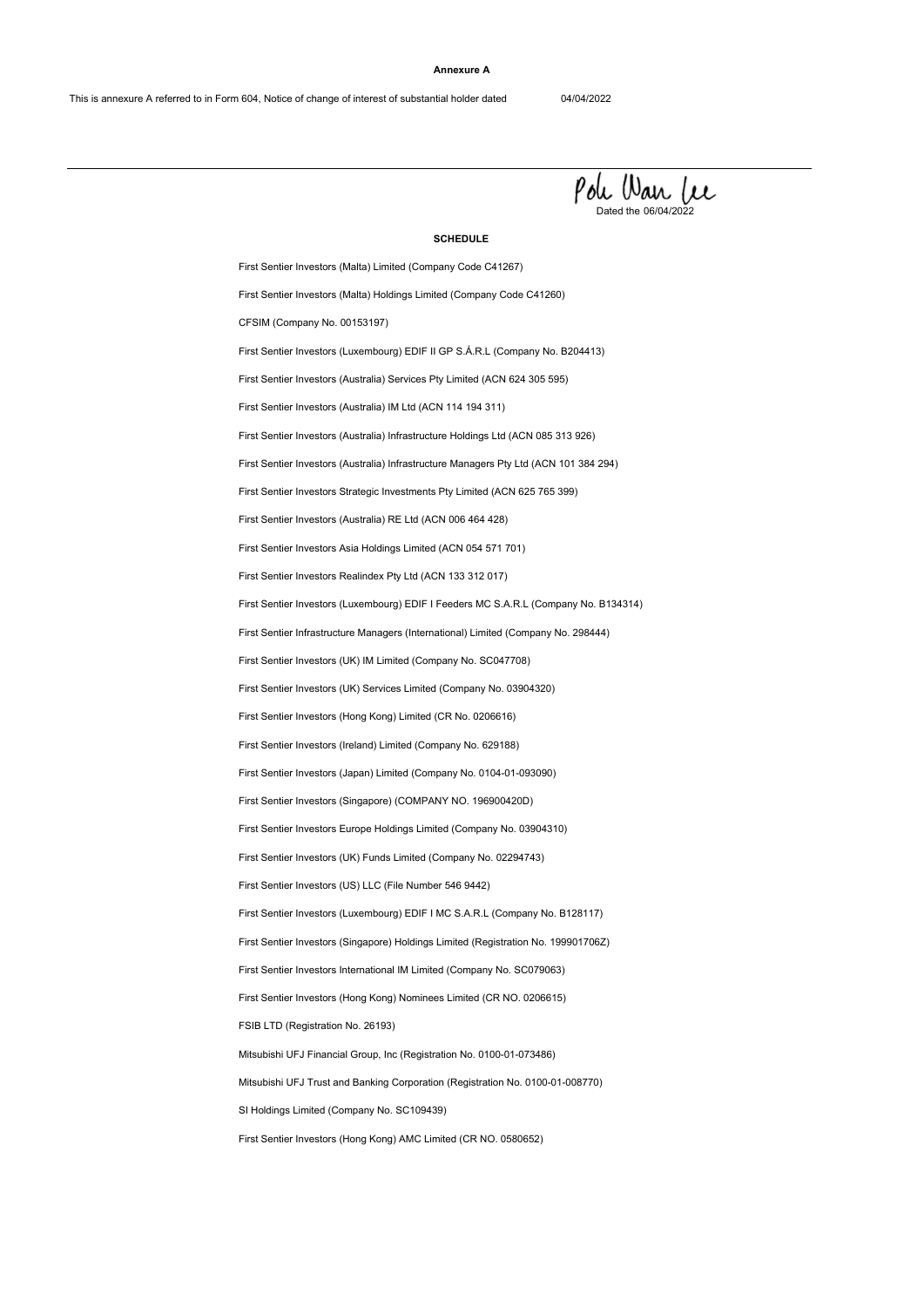# **Annexure B**

# $P$ ou Wan Lee

| Date of change | Person whose relevant interest changed                                 | Nature of change | Consideration<br>given in relation<br>to change | Class and number of securities<br>affected |                                   | Person's votes<br>affected |
|----------------|------------------------------------------------------------------------|------------------|-------------------------------------------------|--------------------------------------------|-----------------------------------|----------------------------|
| 17/06/2021     | First Sentier Investors Realindex Pty Ltd ACN 133<br>312 017           | Purchase         | 14, 154. 24                                     | 6,146                                      | Fully Paid ordinary<br>shares     | 6,146                      |
| 18/06/2021     | First Sentier Investors Realindex Pty Ltd ACN 133<br>312 017           | Purchase         | 14,484.84                                       | 6,353                                      | Fully Paid ordinary<br>shares     | 6,353                      |
| 23/06/2021     | First Sentier Investors Realindex Pty Ltd ACN 133<br>312 017           | Sale             | 46,533.92                                       | 20,775                                     | Fully Paid ordinary<br>shares     | 20,775                     |
| 24/06/2021     | First Sentier Investors Realindex Pty Ltd ACN 133<br>312 017           | Sale             | 95,580.01                                       | 42,337                                     | Fully Paid ordinary<br>shares     | 42,337                     |
| 25/06/2021     | First Sentier Investors Realindex Pty Ltd ACN 133<br>312 017           | Sale             | 81,142.40                                       | 35,535                                     | Fully Paid ordinary<br>shares     | 35,535                     |
| 28/06/2021     | First Sentier Investors Realindex Pty Ltd ACN 133<br>312 017           | Sale             | 139,394.22                                      | 61,865                                     | Fully Paid ordinary<br>shares     | 61,865                     |
| 29/06/2021     | First Sentier Investors (Australia) IM Ltd ACN 114<br>194 311          | Sale             | 61,628.57                                       | 27,136                                     | Fully Paid ordinary<br>shares     | 27,136                     |
| 30/06/2021     | First Sentier Investors (Australia) IM Ltd ACN 114<br>194 311          | Sale             | 35,086.50                                       | 15,594                                     | Fully Paid ordinary<br>shares     | 15,594                     |
| 11/08/2021     | First Sentier Investors Realindex Pty Ltd ACN 133<br>312 017           | Purchase         | 49,681.38                                       | 18,221                                     | Fully Paid ordinary<br>shares     | 18,221                     |
| 16/08/2021     | First Sentier Investors (Australia) IM Ltd ACN 114<br>194 311          | Purchase         | 110,344.00                                      | 40,000                                     | Fully Paid ordinary<br>shares     | 40,000                     |
| 17/08/2021     | First Sentier Investors (Australia) IM Ltd ACN 114<br>194 311          | Purchase         | 102,842.35                                      | 37,150                                     | Fully Paid ordinary<br>shares     | 37,150                     |
| 18/08/2021     | First Sentier Investors (Australia) IM Ltd ACN 114<br>194 311          | Purchase         | 106,981.86                                      | 38,962                                     | Fully Paid ordinary<br>shares     | 38,962                     |
| 19/08/2021     | First Sentier Investors (Australia) IM Ltd ACN 114<br>194 311          | Purchase         | 53,172.28                                       | 19,341                                     | Fully Paid ordinary<br>shares     | 19,341                     |
| 20/08/2021     | First Sentier Investors Realindex Pty Ltd ACN 133 Purchase<br>312 017  |                  | 37,346.14                                       | 13,904                                     | Fully Paid ordinary<br>shares     | 13,904                     |
| 20/08/2021     | First Sentier Investors (Australia) IM Ltd ACN 114<br>194 311          | Purchase         | 64,004.56                                       | 23,631                                     | Fully Paid ordinary<br>shares     | 23,631                     |
| 23/08/2021     | First Sentier Investors (Australia) IM Ltd ACN 114 Purchase<br>194 311 |                  | 105,036.11                                      | 38,713                                     | Fully Paid ordinary<br>shares     | 38,713                     |
| 23/08/2021     | First Sentier Investors Realindex Pty Ltd ACN 133 Purchase<br>312 017  |                  | 32,829.97                                       | 12,105                                     | Fully Paid ordinary<br>shares     | 12,105                     |
| 24/08/2021     | First Sentier Investors Realindex Pty Ltd ACN 133<br>312 017           | Purchase         | 1,165.71                                        |                                            | 427 Fully Paid ordinary<br>shares | 427                        |
| 24/08/2021     | First Sentier Investors (Australia) IM Ltd ACN 114<br>194 311          | Purchase         | 409,471.73                                      | 152,203                                    | Fully Paid ordinary<br>shares     | 152,203                    |
| 06/09/2021     | First Sentier Investors Realindex Pty Ltd ACN 133 Purchase<br>312 017  |                  | 67,557.25                                       | 27,624                                     | Fully Paid ordinary<br>shares     | 27,624                     |
| 08/09/2021     | First Sentier Investors Realindex Pty Ltd ACN 133 Purchase<br>312 017  |                  | 95,494.79                                       | 39,508                                     | Fully Paid ordinary<br>shares     | 39,508                     |
| 09/09/2021     | First Sentier Investors Realindex Pty Ltd ACN 133 Purchase<br>312 017  |                  | 62,045.62                                       | 26,097                                     | Fully Paid ordinary<br>shares     | 26,097                     |
| 24/09/2021     | First Sentier Investors (Australia) IM Ltd ACN 114<br>194 311          | Purchase         | 66,129.05                                       | 29,580                                     | Fully Paid ordinary<br>shares     | 29,580                     |
| 27/09/2021     | First Sentier Investors (Australia) IM Ltd ACN 114 Purchase<br>194 311 |                  | 233,060.00                                      | 100,000                                    | Fully Paid ordinary<br>shares     | 100,000                    |
| 28/09/2021     | First Sentier Investors (Australia) IM Ltd ACN 114<br>194 311          | Purchase         | 235,320.00                                      | 100,000                                    | Fully Paid ordinary<br>shares     | 100,000                    |